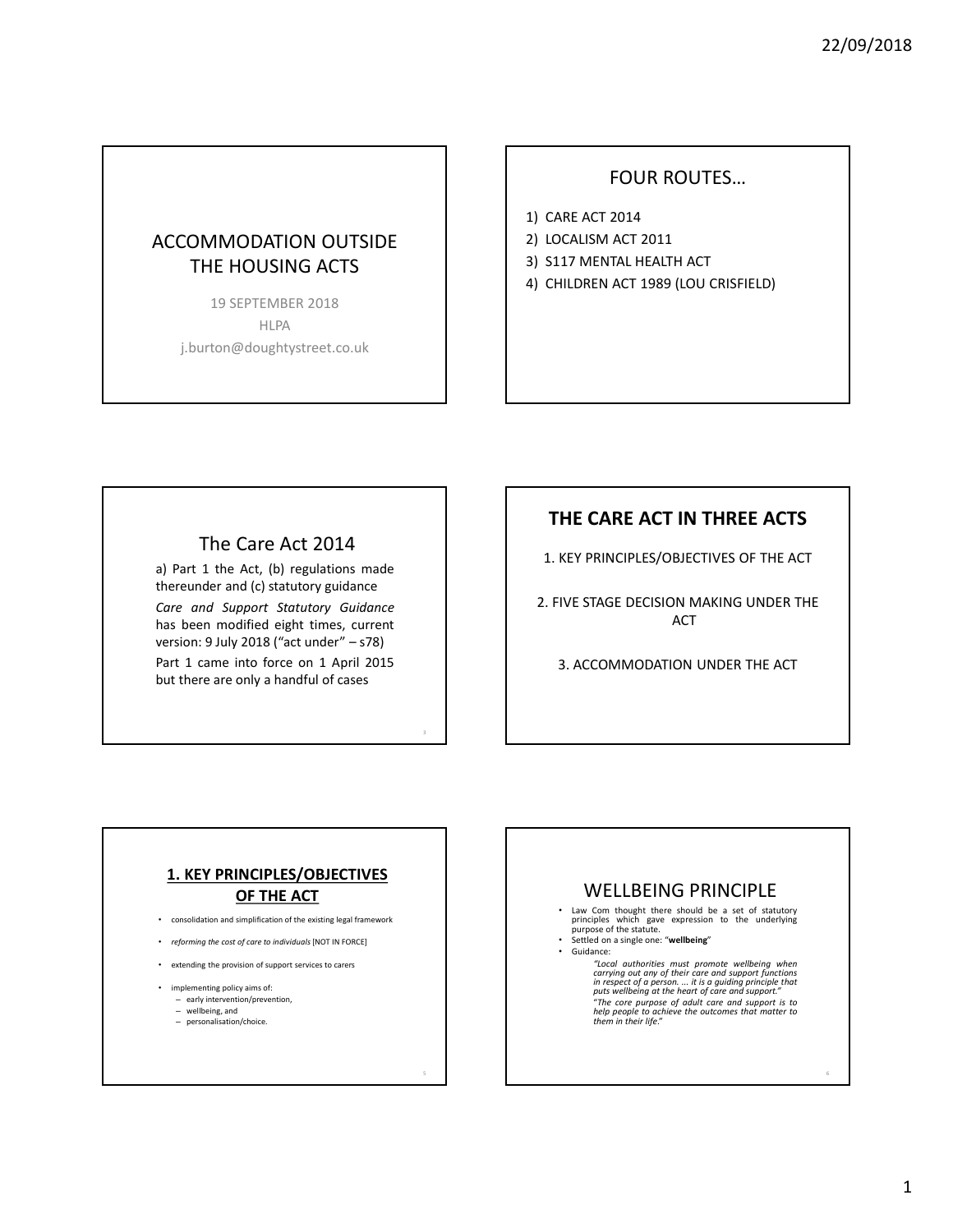#### **PROMOTE** WELLBEING

S1(1) the general duty when **exercising a f(n) in case of individual** is to **promote** wellbeing

#### S1(2) wellbeing **includes**

exercised.

- (a) personal dignity (including treatment of the individual with respect); (b) physical and mental health and emotional well-being;
- (c) protection from abuse and neglect;
- 
- (d) control by the individual over day-to-day life (including over care and support, or support, provided to the individual and the way in which it is provided);
- (e) participation in work, education, training or recreation;
- 
- (f) **social and economic well-being**; (g) domestic, family and personal relationships;
- (h) **suitability of living accommodation**;
- (i) the individual's contribution to society.

#### "HAVE REGARD"

- (3) In exercising a function under this Part in the case of an individual, a local authority must have regard to the following matters in particular—
	- (a) the importance of beginning with the assumption that the individual is best-placed to judge the individual's well-being; (b) the individual's views, wishes, feelings and beliefs;
	- (c) the importance of preventing or delaying the development of needs for care and support or needs for support and the importance of reducing needs of either kind that already exist;
	- (d) the need to ensure that decisions about the individual are made having regard to all the individual's circumstances (and<br>are not based only on the individual's age or appearance or any<br>condition of the individual's or aspect of the individual's<br>behaviour which might lead others to

### "HAVE REGARD"/contd

- (e) the importance of the individual participating as fully as possible in decisions relating to the exercise of the function concerned and being provided with the information and support necessary to enable the individual to participate;
- (f) the importance of achieving a balance between the individual's wellbeing and that of any friends or relatives who are involved in caring for the individual;
- (g) the need to protect people from abuse and neglect; (h) the need to ensure that any restriction on the individual's rights or freedom of action that is involved in the exercise of the function is kept to the minimum necessary for achieving the purpose for which the function is being

#### FREESTANDING DUTY?

- Plain that s.1(1)(2) not a target or even general duty like s.17 Children Act 1989 or s.1-2 NHS Act 2006 (see Morris J in *R (Davey) v. OCC* [2017] EWHC 354 at [19]).
- But w/being principle and s.1(3) 'have regard' duty apply when exercising a f(n) in relation to an individual and so only in that context breach may occur
- All factors in s.1(3) "relevant considerations" (ibid [19]

## **2. FIVE STAGE DECISON MAKING UNDER THE ACT**

11

#### 1. ASSESSMENT OF NEEDS

- Assess and identify the adults "**needs**  for care and support" pursuant to s.9(1)
- **And** the matters set out in s.9(4):
	- (i) the impact those needs have on well-being – (ii) the outcomes the adult wants to achieve
	-
	- (iii) whether and is so to what extent the provision of care and support could contribute to the achievement of those outcomes.
- Failure to assess all of these will vitiate assessment (*R (JF) v. Merton LBC*  [2017] EWHC 1519)

12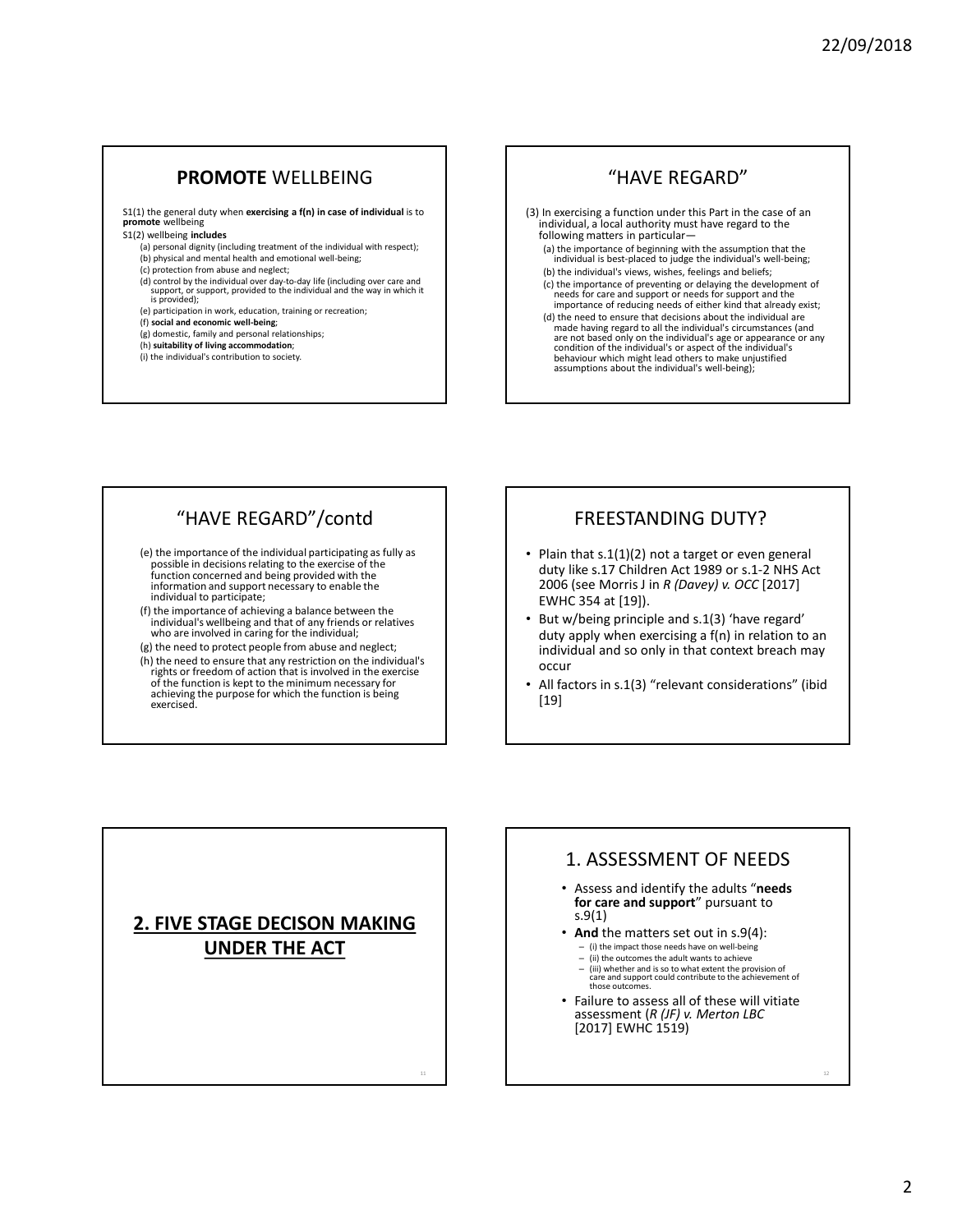14

## What is a "need"?

- Existential question? Courts slow to define a need – mix of inability/thing required (*R (Macdonald) v. RBKC* – a need for night time care? Access to toilet facilities? Or incontinence pads?
- However, Act moves away from defining needs by reference to the service, facility or equipment required and towards identifying difficulties achieving specified **'outcomes**'
- *R(GS) v. Camden LBC* [2016] EWHC 1762 wrong to say **bare accommodation** can't be a care need

### 2. ELIGIBILITY CRITERIA

- S.13(1) & (2) determine if needs meet criteria and provide **written reasons**
- **3 stage test** (eligibility regs 2015/313)
- 1. Needs arise from or relate to mental and physical impairment
- 2. As a result unable to achieve two or more specified outcomes
- 3. As a consequence significant impact on wellbeing

#### (1) Arise from or relate to mental and physical impairment

- Narrower than old law (s.21 NAA "or any other circumstances")
- No formal diagnosis required 6.105
- Include any mental disorder (s.1(2) MHA 1983)
- Appears to include substance/alcohol misuse (guidance at 6.104)
- 'or related to' much broader than 'caused by' and include needs indirectly caused by impairment

## (2) As a result unable to achieve two or more specified outcomes

(a) managing and maintaining nutrition;

- (b) maintaining personal hygiene;
- (c) managing toilet needs; (d) being appropriately clothed;
- (e) **being able to make use of the adult's home safely**;
- (f) **maintaining a habitable home environment**;

(g) developing and maintaining family or other personal relationships; (h) accessing and engaging in work, training, education or volunteering; (i) making use of necessary facilities or services in the local community including public transport, and recreational facilities or services; and (j) carrying out any caring responsibilities the adult has for a child.

#### "unable to achieve" **CARER BLIND**

(a) is unable to achieve it **without assistance**;

(b) is able to achieve it without assistance but doing so **causes the adult significant pain, distress or anxiety**;

(c) is able to achieve it without assistance but doing so **endangers or is likely to endanger the health or safety of the adult**, or of others; or

(d) is able to achieve it without assistance but takes **significantly longer** than would normally be expected.

### (3) As a consequence significant impact on wellbeing

The Act does **not define** the term significant and the courts are likely to resist doing so too:

*'[i]n my view this court should avoid attempting to explain the word "significant". It would be a gloss; attention might then turn to the meaning of the gloss and, albeit with the best of intentions, the courts might find in due course that they had travelled far from the word itself.*' Lord Wilson in *re B (A Child)* [2013] UKSC 33

This is where **s.1(3)** factors likely to be **very relevant** Also no hierarchy of needs (Guidance 6.118)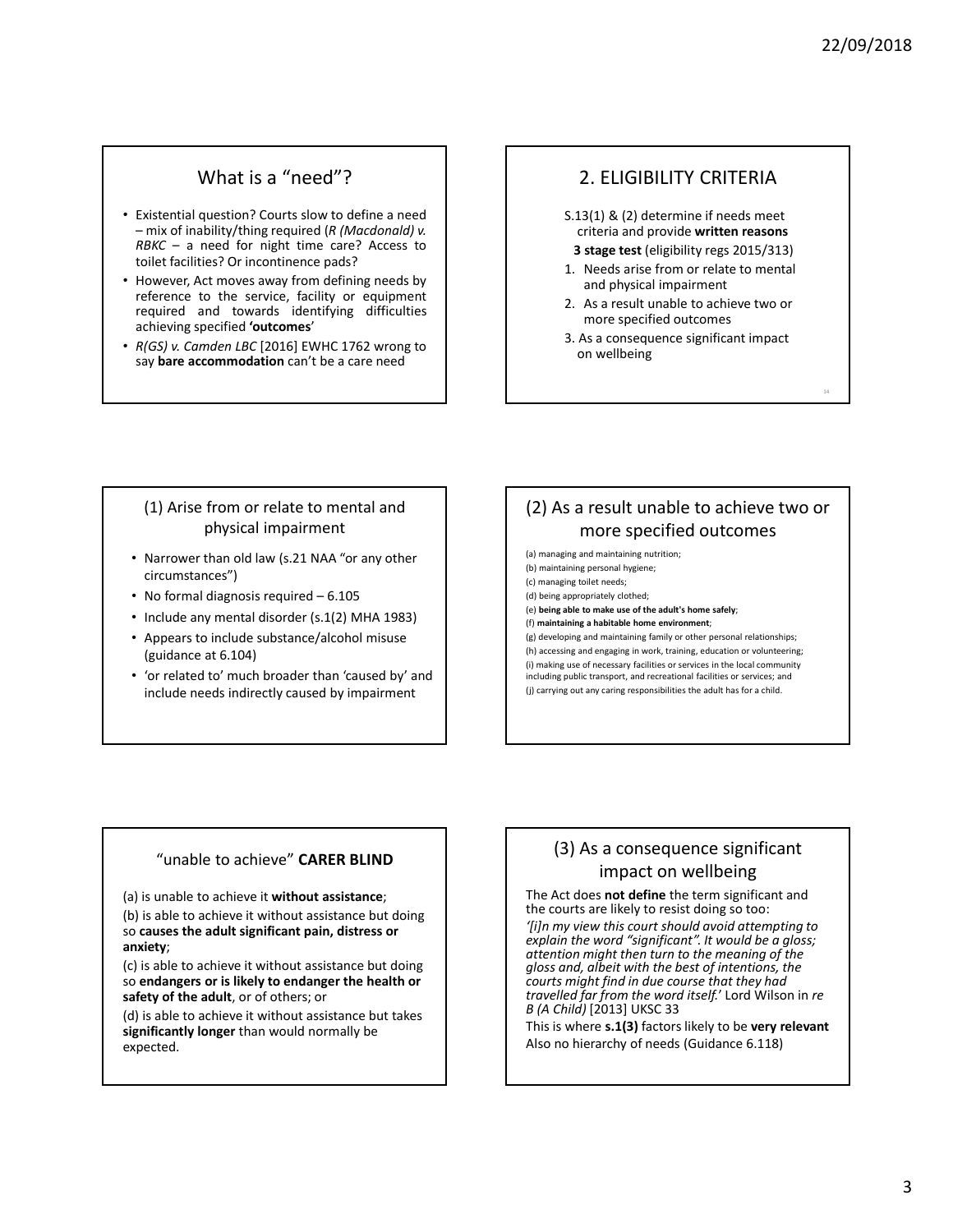20

### 3. DUTIES (AND POWERS)

Section 18 – meet **eligible** needs (unless being met by carer) Section 19 – power to meet non-eligible and urgent needs No duty to meets needs being met by carers – s18(7) • need must **in fact be met** by carers, not ought to be met

• "The local authority is not required to meet any needs which are being met by a carer who is willing and able to do so, but it should record where that is the case." 6.15

19

### 4. CARE PLANNING

Care and support plan –s.24/5 • **help the adult with deciding** how needs will be met • Specify eligible needs **and** how they are going to be met • Must **take all reasonable steps** to involve the adult and agree the plan

- The plan must be **proportionate** having regard to matters in s.9(4) wellbeing and desired outcomes
- Set a **personal budget** sufficient to meet the needs in the manner set out in the Plan – budget must be transparent

#### What can be provided/done to meet needs?

- Non-exhaustive list in s.8: accommodation/care and support/counselling and other types of social work/goods/facilities/information & advice
- provide or arranging for someone to provide a service
- Direct payments

**Extremely wide** – basically **anything** to meet need (i.e overcome inability) save what is **"required to be provided**" by LA under Part VII Housing Act 1996 or NHS Act (s.22/23)

## 4. CARE PLANNING/contd

- G/10.27 clear that **resources irrelevant** to stages 1-3, but relevant to stages 4/5 – care planning – i.e. *how* needs will be met
- But resources never determinative arbitrary limits unlawful *R (Alloway) v. Bromley LBC* [(2005) 8 CCLR 61: *DM* [2012] NIQB 98: (2013) 16 CCLR 39

## 4. CARE PLANNING/contd

*11.7 … At all times, the wishes of the person must be considered and respected. For example, the personal budget should not assume that people are forced to accept specific care options, such as moving into care homes, against their will because this is perceived to be the cheapest option.*

## 4. CARE PLANNING/contd

- And duty mandatory and must be met **fully**
- Therefore, although needs focus on outcomes not services, as some services will be essential if outcomes are to be achieved they must be provided (semantically this is of course a need for the service)
- Courts will be impatient if a failure to provide is because of resources – *R v. Islington LBC ex parte Rixon* (1997-1998) 1 CCLR 119/ *R (Tammadge) v. Wigan MBC* (1997-8) 1 CCLR 581
- Must make a "sincere and determined" effort to find an appropriate service *(R .v Lambeth CC ex parts A1 & A2* (1997) 1 CCLR 336)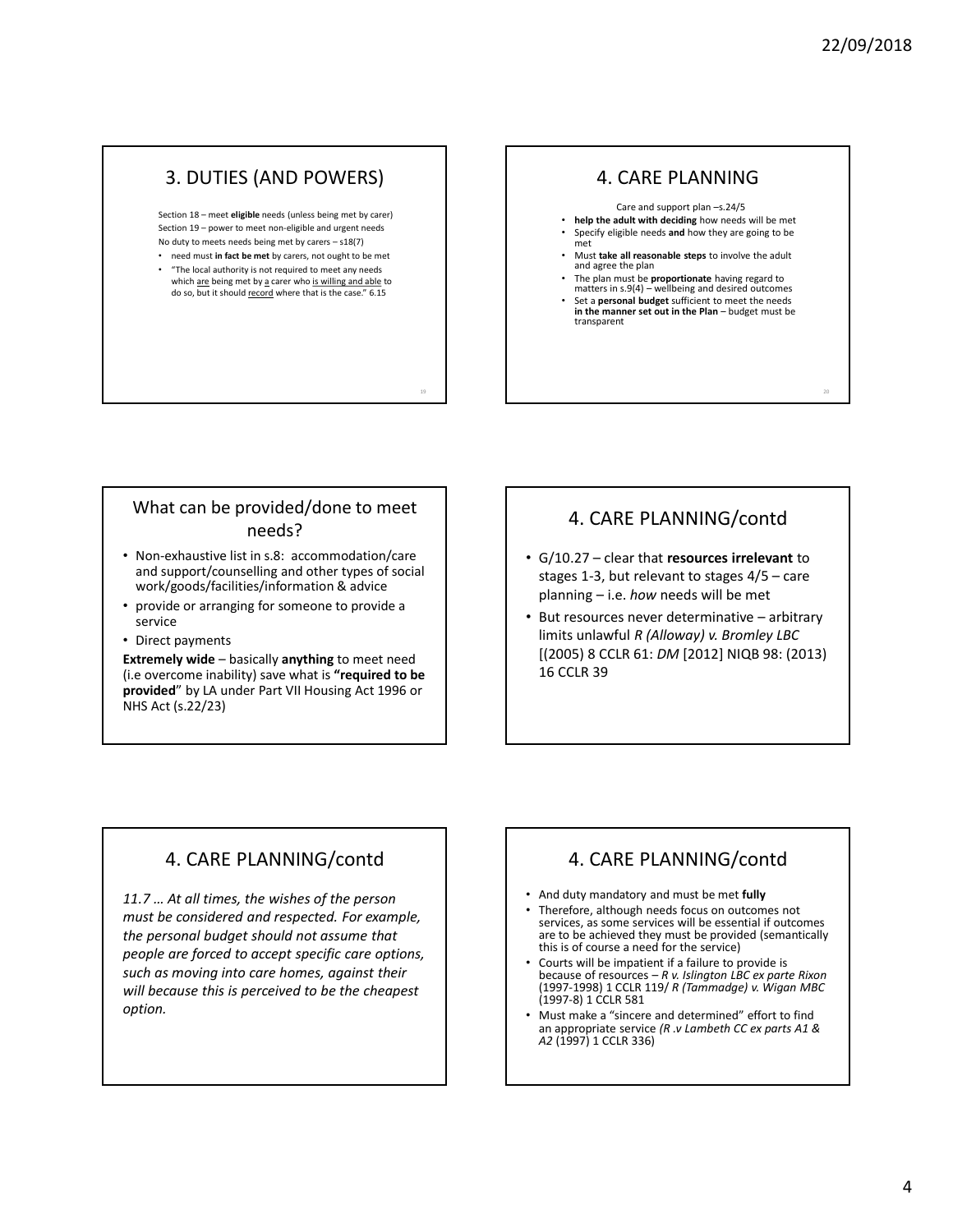#### 5. REVIEWS

- S.27 Keep under review **generally**
- Review on a **reasonable request**
- LA **may** 'revise it'
- **Must** go through the care planning process **again** – proportionate etc

"*This process is central to the provision of person-centred care and support that provides people with choice and control over how to meet their needs*."

25

#### 3. ACCOMMODATION UNDER THE ACT

- Section 8 very wide power to provide anything to meets needs – including ordinary accommodation – must come up with a proportionate plan
- The power becomes a duty where it is necessary to provide a service, good or facility to meet an eligible need as otherwise in breach of s.18
- And possibly in order to meet an ineligible need if necessary to avoid an ECHR right

### When is it available?

• "Bare accommodation?"

*R(GS) v. Camden LBC* [2016] EWHC 1762 wrong to say **bare accommodation** can't be a care need – example: mental disorder means cannot access own accommodation – may have no other need but alternative accommodation

Very close to facts- GS could not return to her home in Switzerland as feared persecution

## Accommodation related?

• Otherwise "accommodation related needs" may mean accommodation has to be provided – concept taken from s.21 NAA <sup>1948</sup> case law (R (SL) v. Westminster [2013] UKSC 27) at [46]:

"The need has to be for care and attention which is not available otherwise than through the provision of such accommodation. As any guidance given on this point in this judgment is strictly *obiter*, it would be unwise to elaborate, but the care and attention obviously has to be accommodation-related. **This means that it has at least to be care and attention of a sort which is normally provided in the home (whether ordinary or specialised) or will be effectively useless if the claimant has no home."**

## Only specialist?

- The court in *R (SG) v. Haringey LBC* [2015] EWHC 2579 (Admin) [2017] EWCA Civ 322 accepted the *SL* test applied under the Care Act.
- Haringey argued in the CA that in fact the test was much more restrictive and *only specialist (i.e care home and disability adapted) accommodation can ever be provided under the Care Act 2014.* This is not the law.

# Restrictions?

23 Exception for provision of housing etc.

(1) A local authority may not meet needs under sections 18 to 20 by doing anything which it or **another local authority is required to** do under—

(a) the Housing Act 1996, or

(b) any other enactment specified in regulations.

So no overlapping duties....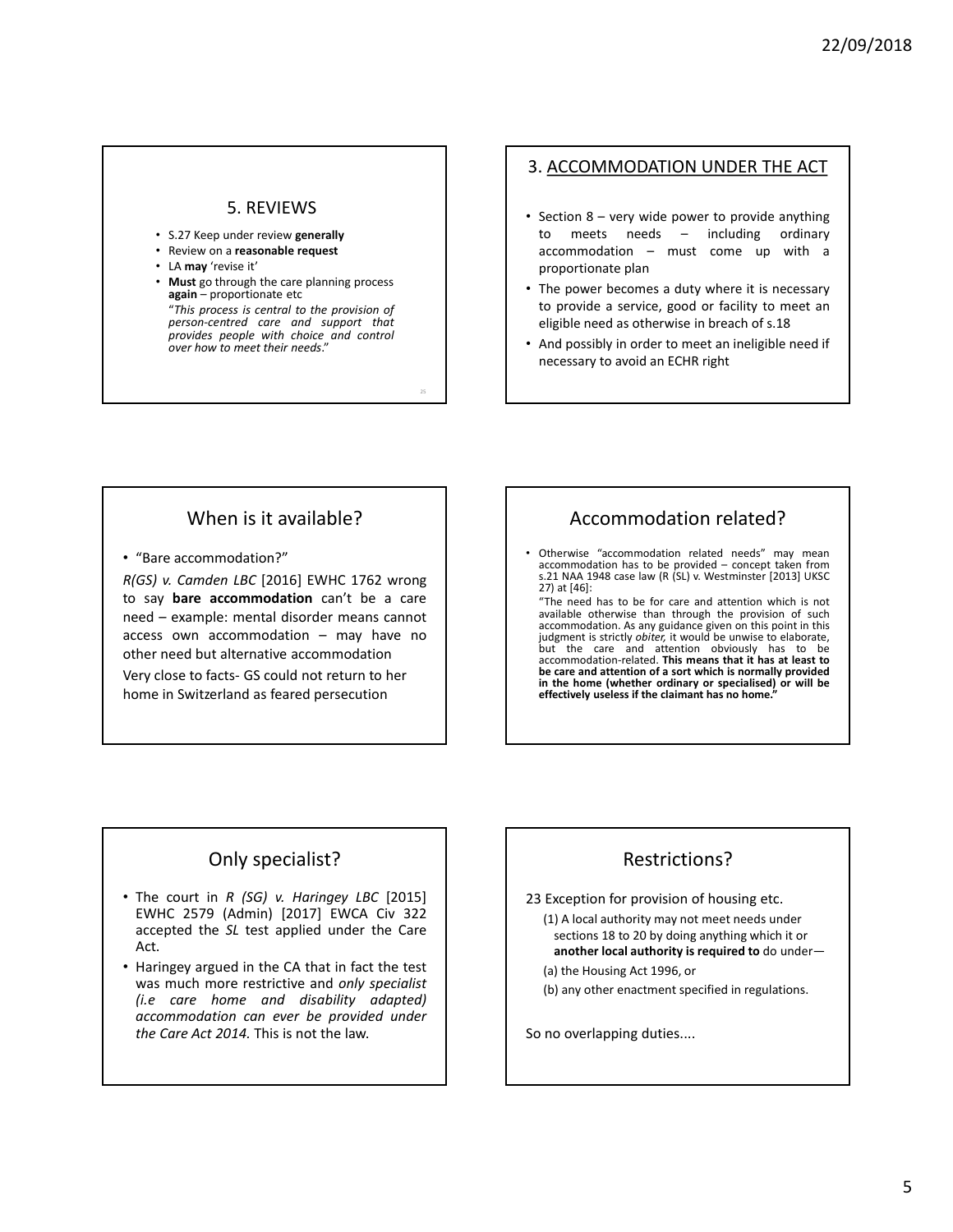#### Homeless people?

• Generally a homeless person will not be entitled to receive accommodation from the local authority under the Care Act because either (a) s/he will be entitled to it under the Housing Act 1996 or (b) through mainstream services (i.e. state benefits).

#### Issues?

- 1. Specialist accommodation -
- 2. Homeless Prevention initial and relief duties for 56 days
- 3. Priority need and "accommodation related need for care and support"?
- 4. Intentionally homeless?
- 5. Part VI Accommodation? *R (Mooney) v Southwark LBC* [2006] EWHC 1912 Admin, at paragraphs 55 – 66.

### Mainstream support

10.24. There may be other services to which a person is entitled under other legislation (but which could also be provided as part of the provision of care and support), which a local authority is not specifically prohibited from providing under the Act. Where there is a risk of overlapping entitlements (i.e. where two different spiritlements (i.e. where two organisations may be under a duty to provide a service in relation to<br>the same needs), local authorities should take steps to support the<br>individual to access the support to which they are entitled under<br>other legislation.

10.25. The duty to meet eligible needs is not discharged just because a person has another entitlement to a different service which could meet those needs, but which they are not availing themselves of. The needs remain ' meet them) until those needs are actually met by the relevant service bring provided or arranged.

#### PEOPLE SUBJECT TO IMMIGRATION CONTROL

- A person to whom section 115 of the Immigration and Asylum Act 1999 (exclusion from benefits) applies includes these who are not a national of an EEA State (c) with no public funds condition and (iii) whose leave is subject to <sup>a</sup> maintenance undertaking.
- Destitute plus test: cannot meet needs that arise solely because of destitution or its physical effects (but see EC test (1) – "physical/mental impairment" therefore s.21 only relevant to s.19)
- Otherwise destitute asylum seekers will still be accommodated under the Care Act 2014 if they have accommodation related needs for care and support - *<sup>R</sup> (SG) v. Haringey LBC* [2015] EWHC <sup>2579</sup>

#### PEOPLE SUBJECT TO IMMIGRATION CONTROL/CONTD

- Schedule 3 NIAA 2002 prohibits the provision of care and support "save to the extent necessary for the purpose of avoiding a breach of the person's human rights'
- Threshold for A8/3 breaches in context of nonprovision of care and support very high (*Anufrijeva v Southwark LBC* [2004] QB 1124)
- But what of A14? Must not treat all those excluded by schedule 3 the same – *Thlimmenos* discrimination

#### CHARGING

- Sections 14 to 17 and 69 to 70 of the Care Act 2014, the Care and Support (Charging and Assessment) Regulations 2014, and the Care and Support (Choice of Accommodation) Regulations 2014
- Much the same as before as significant reforms around care cost cap etc not in force (and may never be)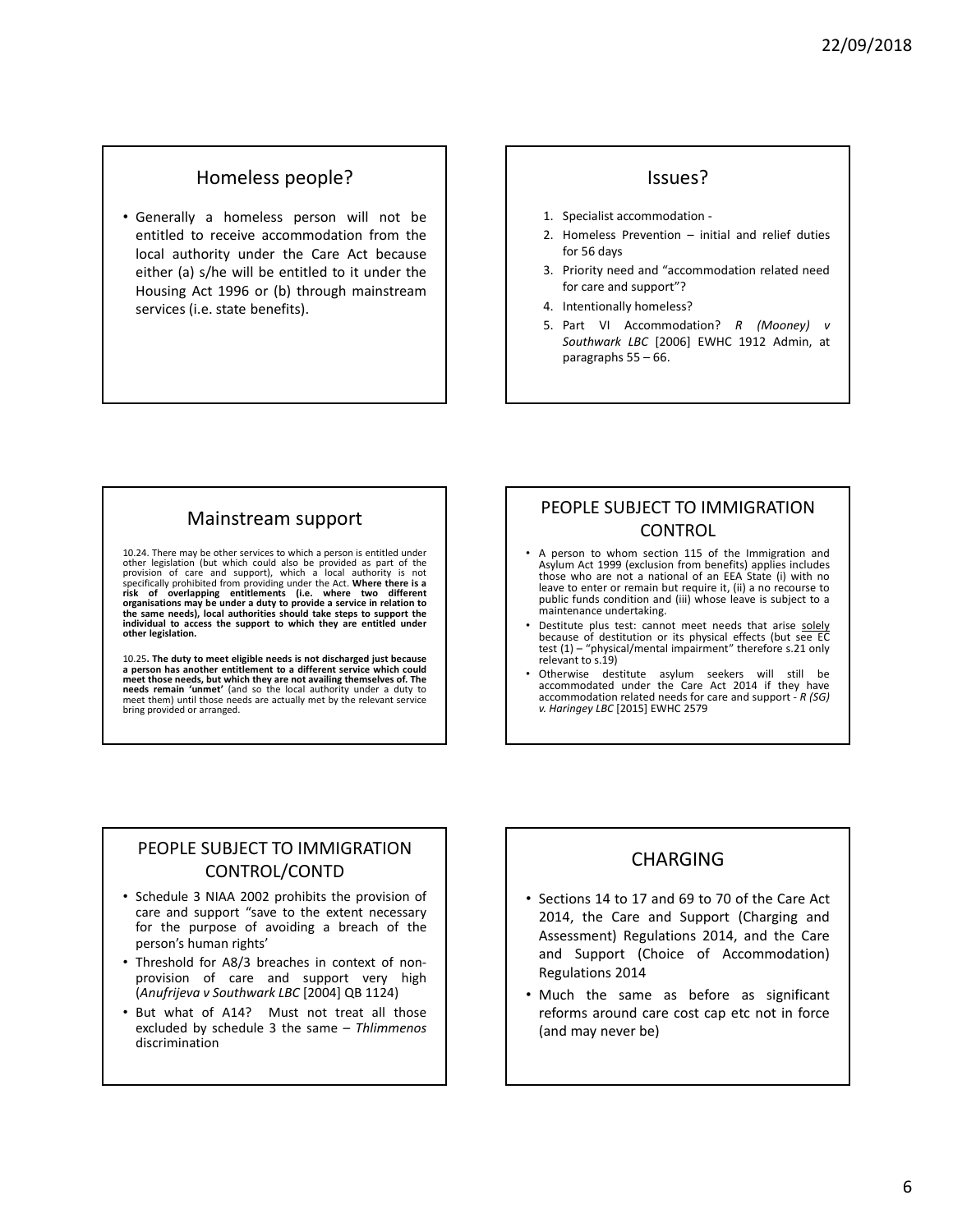### SOCIAL WORKER JUDGEMENTS

- JR not de novo (despite consultation)
- Courts will not micro-manage: *R (Ireneschild) v. Lambeth LBC* [2007] EWCA Civ 234
- Need is a "relative concept, which trained and experienced social workers are much better equipped to assess than are lawyers and courts" (Hale LJ in *R (Wahid) v. Tower Hamlets LBC* [2001] EWHC 641).
- Even where for example an independent occupational therapist states that a particular piece of equipment is "necessary" to meet a child's needs, the local social or health authority will not be bound by that opinion *(R (Rodriquez –bannister) v. Somerset NHS* [2003] EWHC 2184 Admin)

#### **BUT**

- The courts should now apply high intensity review of the decision(*R (KM) v. Cambridgeshire CC* [2012] UKSC 23 at [36]).
- Must have regard to up to date evidence and have good reasons for rejecting *R (Killigrew) Birmingham CC* (2000) 3 CCLR 109
- Act introduces useful formality and transparency reasons required, all needs must be assessed, including those being met by a carer, and an explicit proportionality test
- And s.1(3)! Heavily subjective (not patronising) steer

## The Localism Act 2011

- *R (GS) v. Camden LBC* [2016] EWHC 1762 (Admin)
- Although a need for bare accommodation could not be a need for care and support under the Care Act 2014 (but see above) a duty may nevertheless arise under s.1 Localism Act 2011 insofar as it is necessary to provide it in order to avoid Art 3 breach
- This is because Care Act post dates 2011 Act and no express limitation on s.1 is imposed by it and therefore s.2 not engaged.

## S.117 MENTAL HEALTH ACT 1983

• Section 3 discharge cases

mental disorder).

- Duty to provide or arrange to be provided "after care services" until such time as no longer in need
- After care services (6): means services which have both of the following purposes— (a) meeting a need arising from or related to the person's mental disorder; and (b) reducing the risk of a deterioration of the person's mental condition (and, accordingly, reducing the risk of the person requiring admission to a hospital again for treatment for

## Accommodation under s.117?

- Clear that can include accommodation
- But the provision of "basic" or ordinary" does not fall within – *R (Mwanza) v Greenwich LBC*  [2010] EWHC 1462 Admin, (2010) 13 CCLR 454 *R (Afework) v. Camden LBC* [2013] EWHC 1637
- "There were no circumstances in which a mere roof over the head would, on the facts of a particular case, be necessary to meet a need arising from a person's mental disorder."

## Accommodation under s.117?

- Therefore limited to enhanced or specialist accommodation and the ex-patient was being placed there on an involuntary as in incapacitated basis
- I.e supported accommodation
- Cannot charge
- Duty owed by local CCG (or local health board) and social services